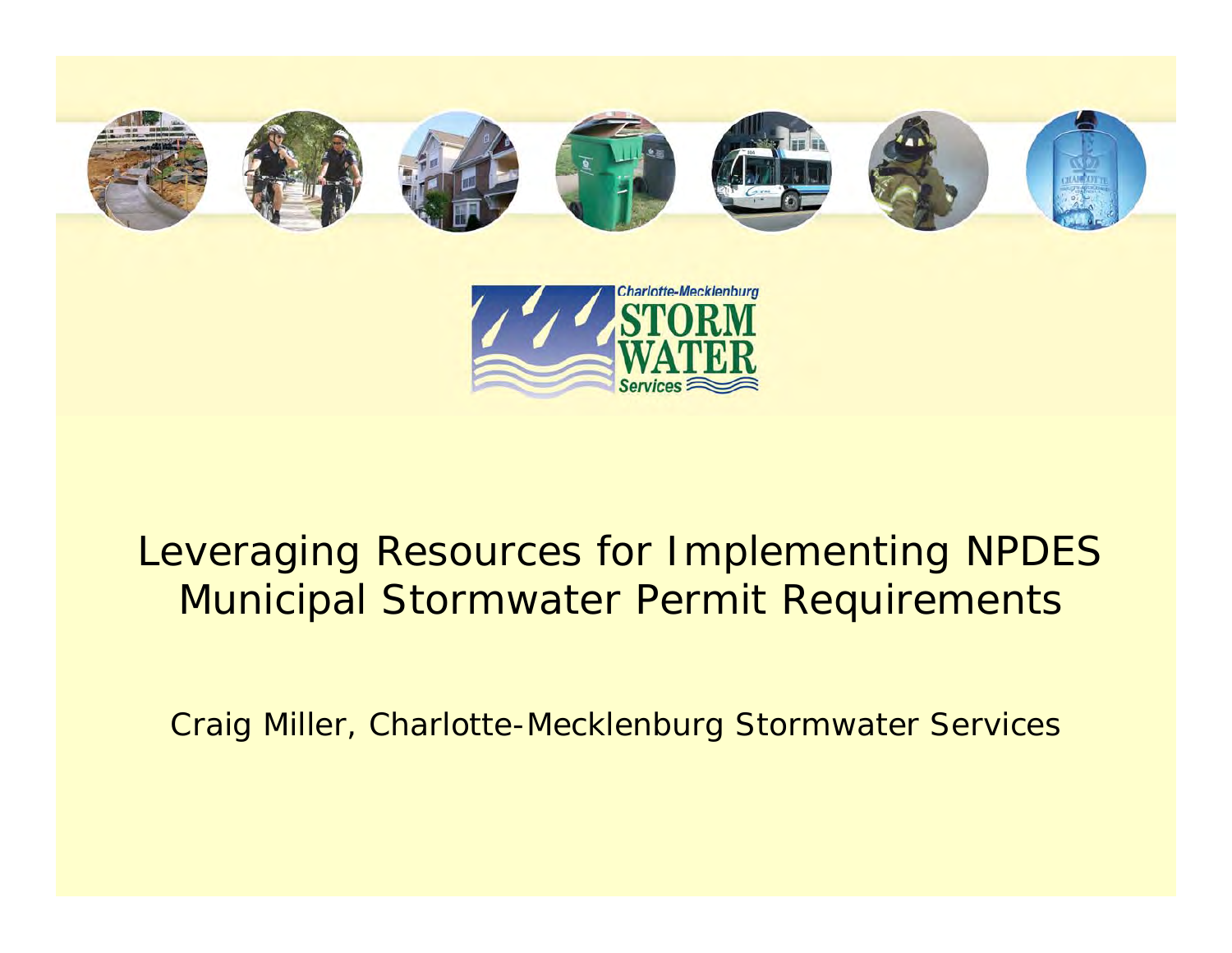

Provide specific examples and resources to help you meet MS4 permit requirements & enhance programs

Will cover:

Municipal task accounting & accountability

Borrowing & customizing materials

Stormwater partnerships & associations

- Grants, low interest loans, cost share programs
- Free & inexpensive training
- Technology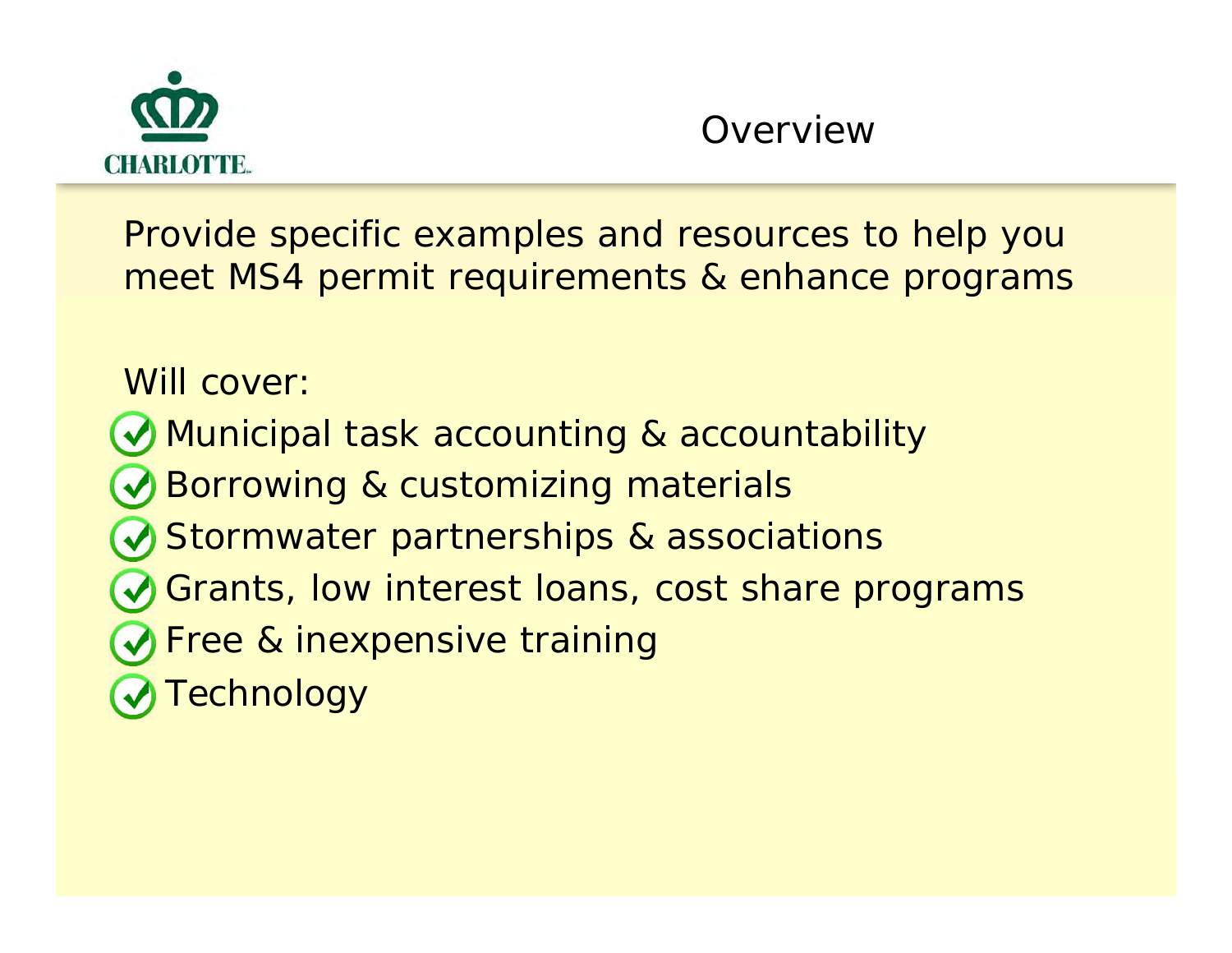

- Each permit iteration more requirements
- EPA directive clear, specific, measurable
- MA permit example: Defines the following four audiences for the required educational program:
	- 1. Residents
	- 2. Businesses, institutions, and commercial facilities
	- 3. Developers (construction), and
	- 4. Industrial facilities.

Requirement: Distribute 2 educational messages over the permit term to each of these audiences, spaced at least a year apart.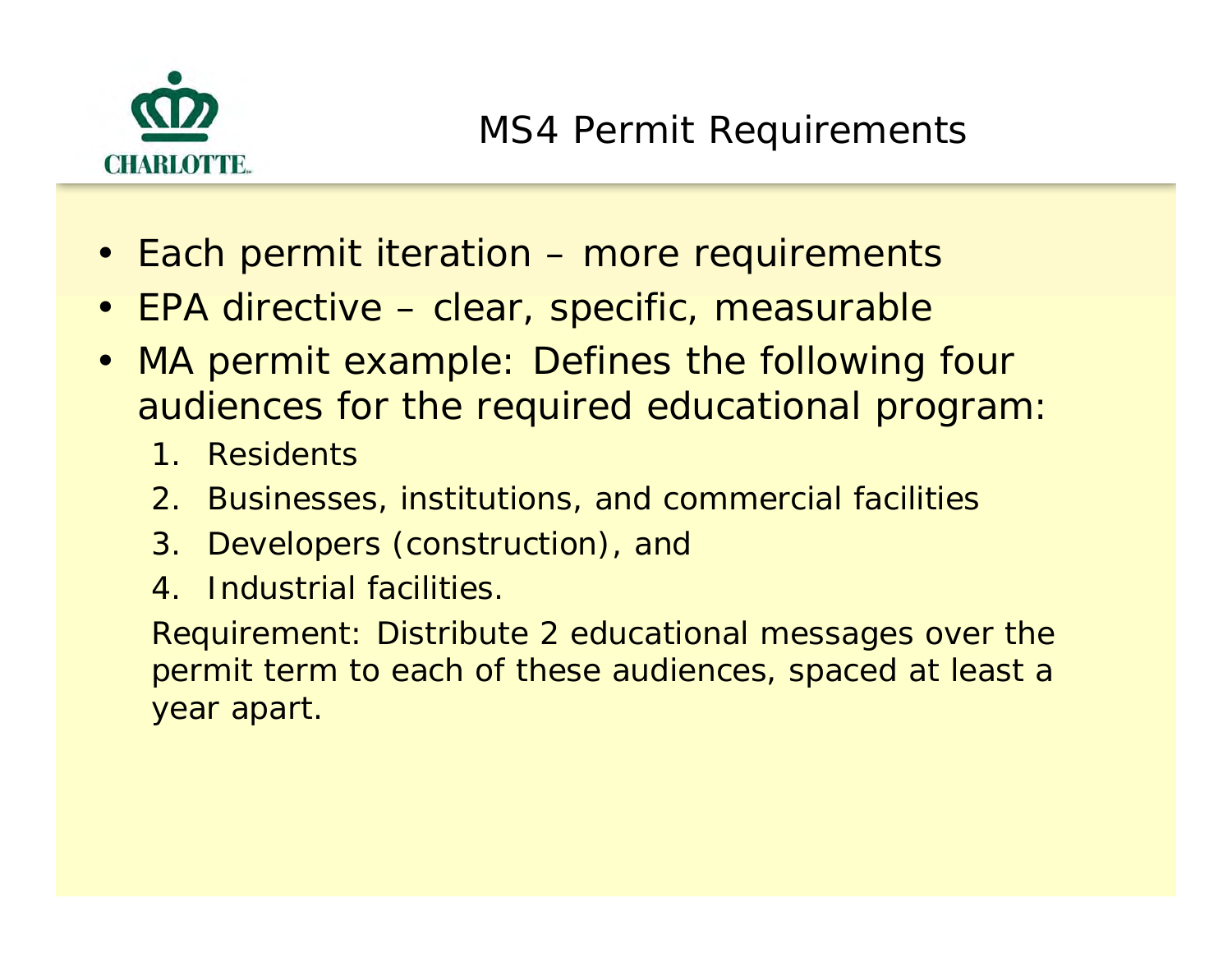

- Adequately implementing all permit requirements is a daunting task for any program
- Especially:
	- Limited staff sometimes just one person with responsibilities for all things engineering / construction / utilities
	- – Limited money available - many competing budget priorities (even more difficult if no stormwater utility fee)

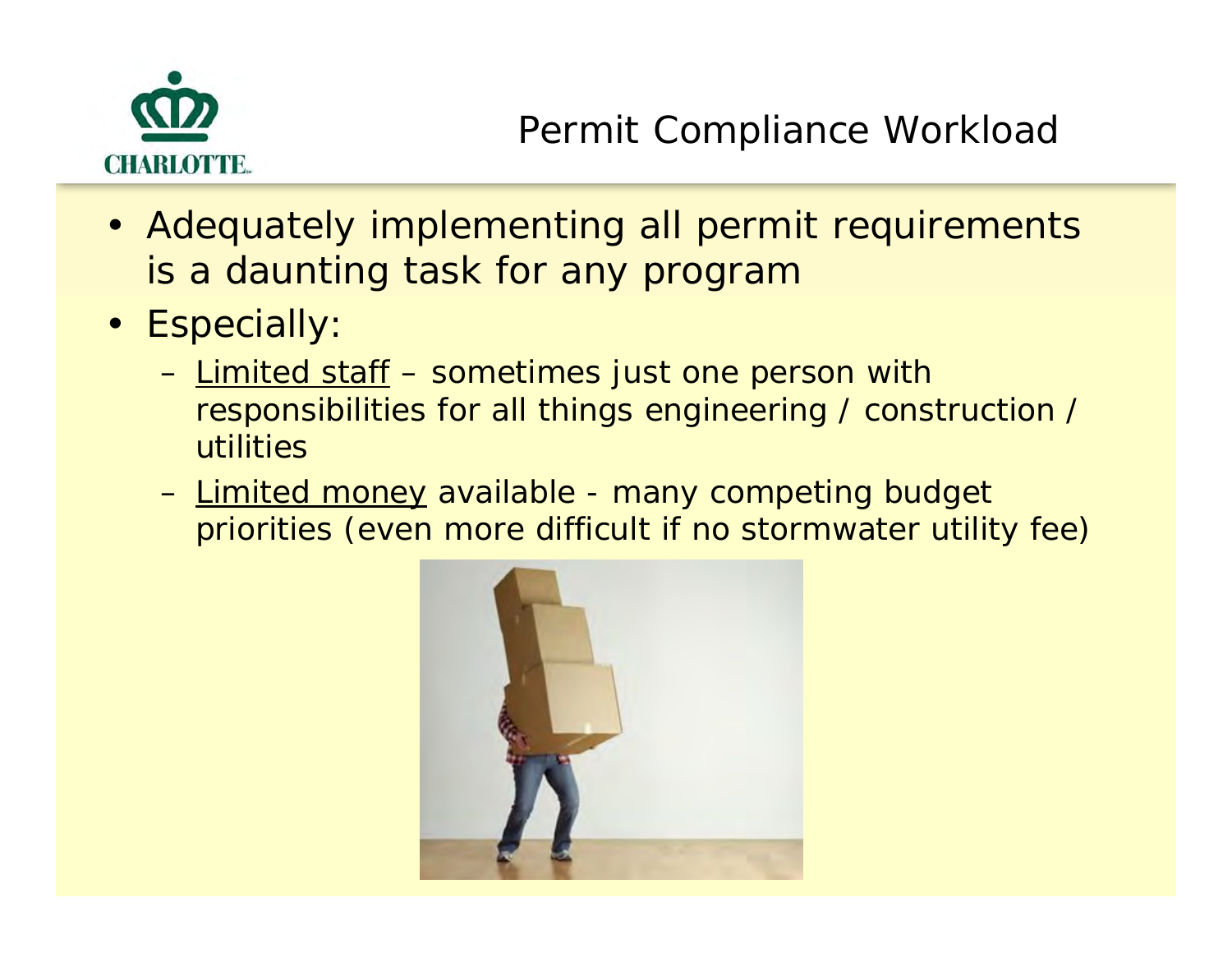

**MS4 Stormwater Engineer Job Information Category:** Engineer **Job Status:** Full-Time**Job Title:** MS4 Stormwater Engineer **Job Location:** $(population 50,000)$ 

**Job Description:** The City of **Dunk is seeking a MS4 Stormwater Engineer** (4-20 years' experience desired) to perform professional and technical civil engineering work in the design, permitting, construction and maintenance of public works facilities. Come join our growing team of valued professionals. This will be a full time position. Develops MS4 Annual Reports and Stormwater Management Plans. Facilitates Green Infrastructure and Low Impact Design Principles. Works with GIS Department and Stormwater Inventories to perform analysis and satisfy permitting requirements. Prepares and Interprets NPDES and MS4 Permits. Interpretation of water quality testing data. Monitors, records, and implements municipal best management practices related to MS4 permitting. Supervises and inspects minor construction and maintenance work on roadways, storm drains, sidewalks, or other public works projects. Prepares designs for simple public works projects. Inspects construction materials to see that they conform to specifications. Respond to citizen's questions and complaints concerning stormwater and erosion requests. May be required to assist public works functions in a variety of technical and leadership capacities. Required to assist municipalities with plan review of private and public projects.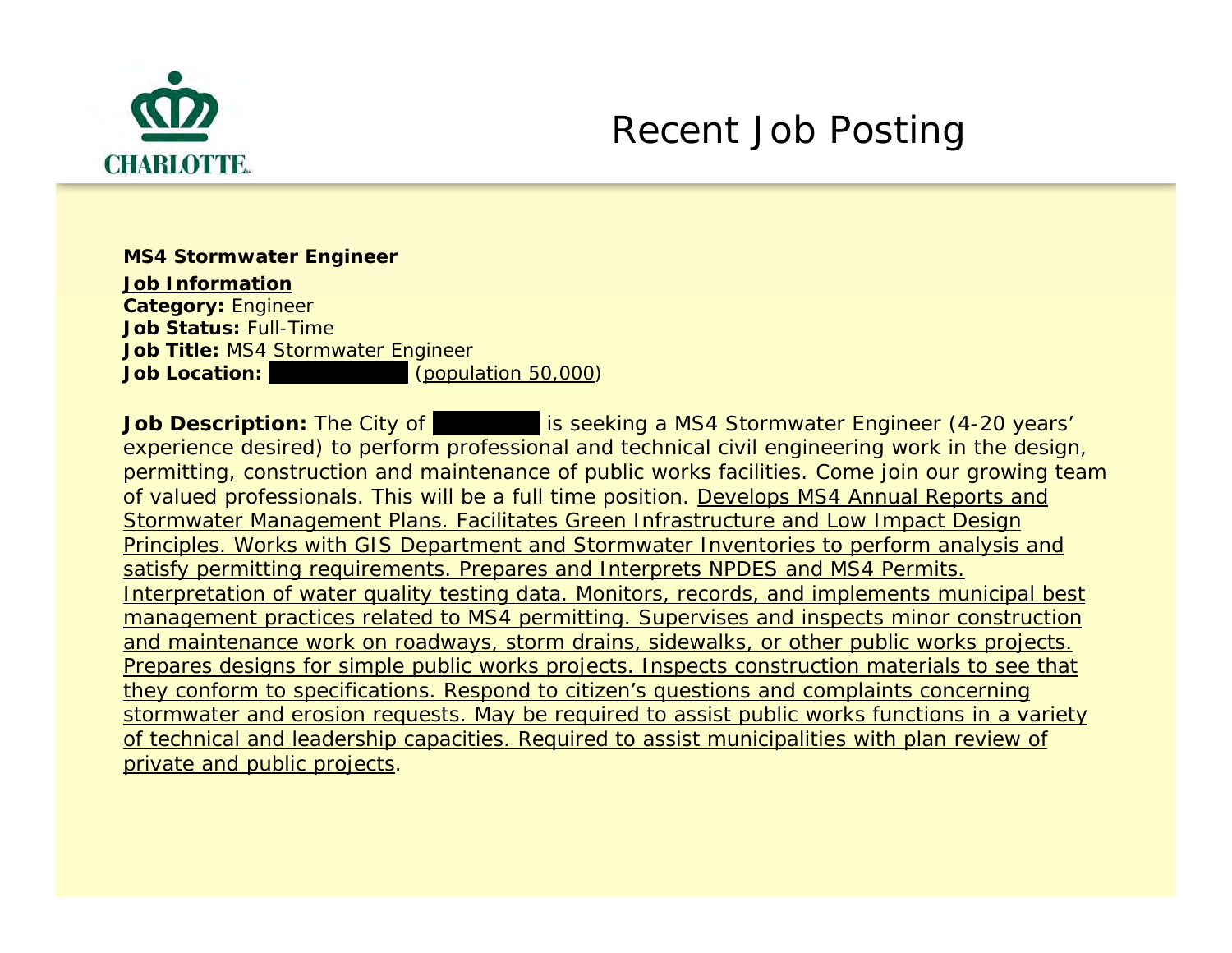

- $\bullet$  MS4 program implementation at the municipality level is a mixed bag made up of operations in different departments
- The bigger the municipality, the more divided the operations
- $\bullet$  Difficult to know everything going on that relates to the MS4 permit

Leverage your staff resources:

- 1. Educate cross-departmentally (esp. management) that the permit is the entire municipality's responsibility.
- 2. Interview staff in different departments about specific tasks they perform.
- 3. For permit-related tasks, get them to collect & provide data you need.
- 4. Account for everything being done in annual & TMDL reports.
- 5. Capitalize on other staff's work to take on complimentary tasks
	- Ex. Drainage maintenance staff train to do outfall inspections
	- Ex. HR new employee orientation provide IDDE education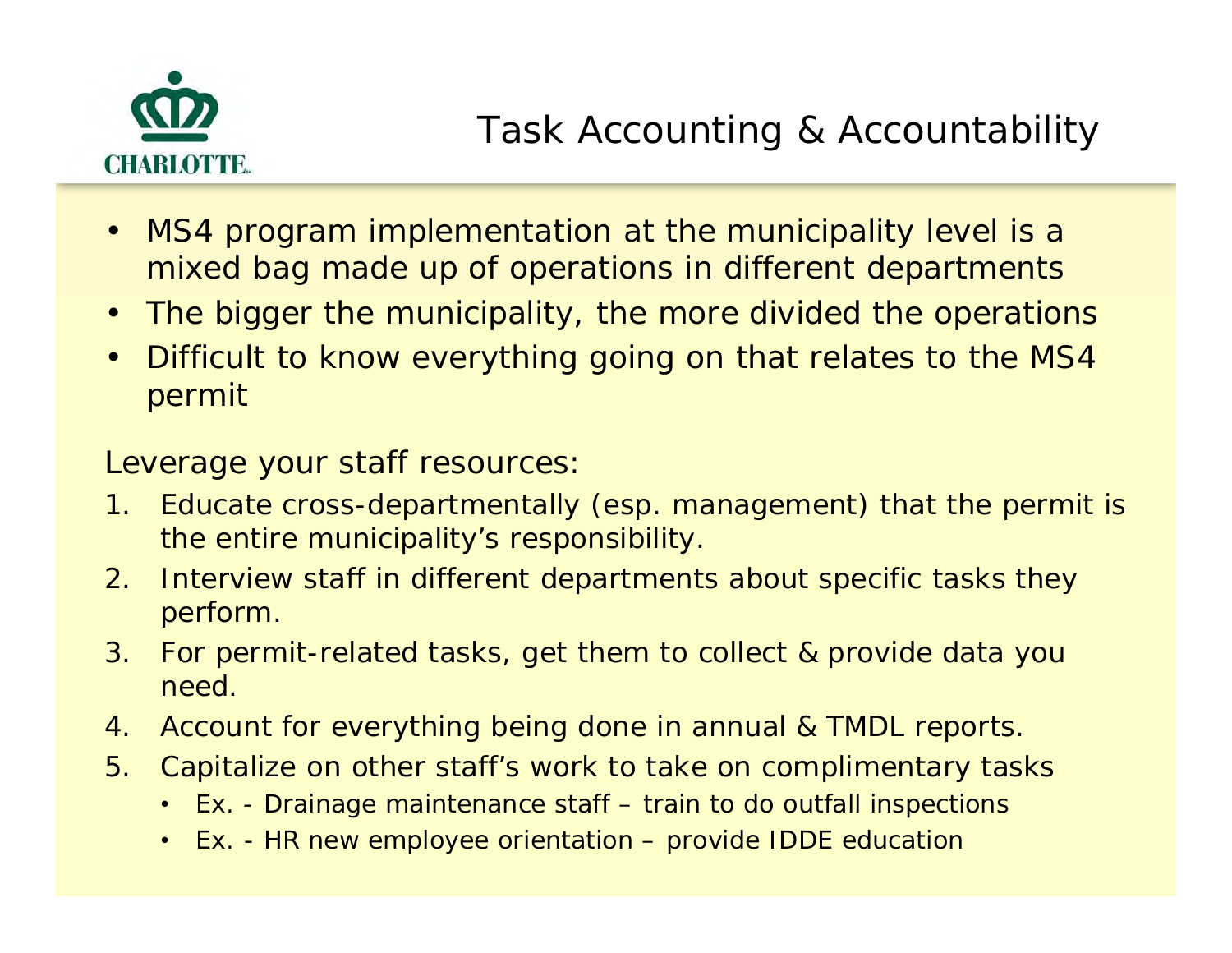

Tasks undertaken by other depts accounted for in our reports:

- $\bullet$ Adopt a Street – litter pickup
- • Solid Waste – garbage, recycling, yard waste, street sweeping, litter & illegal dump pickup in ROW, dead animal removal from ROW
- $\bullet$ Pet waste stations in parks & other public areas
- $\bullet$  Wastewater utility – SSO reduction efforts, sewer system maintenance & cleaning, commercial inspections & education about FOG, sewer utility ordinance inspections & enforcement
- $\bullet$  Household haz waste recycling – county function but accepts waste from city residents
- $\bullet$ Septic system failure & enforcement – Health dept function
- $\bullet$ Tree planting – citywide effort managed by Landscape Mgmt
- $\bullet$ Erosion control inspection & enforcement – Land Development Div.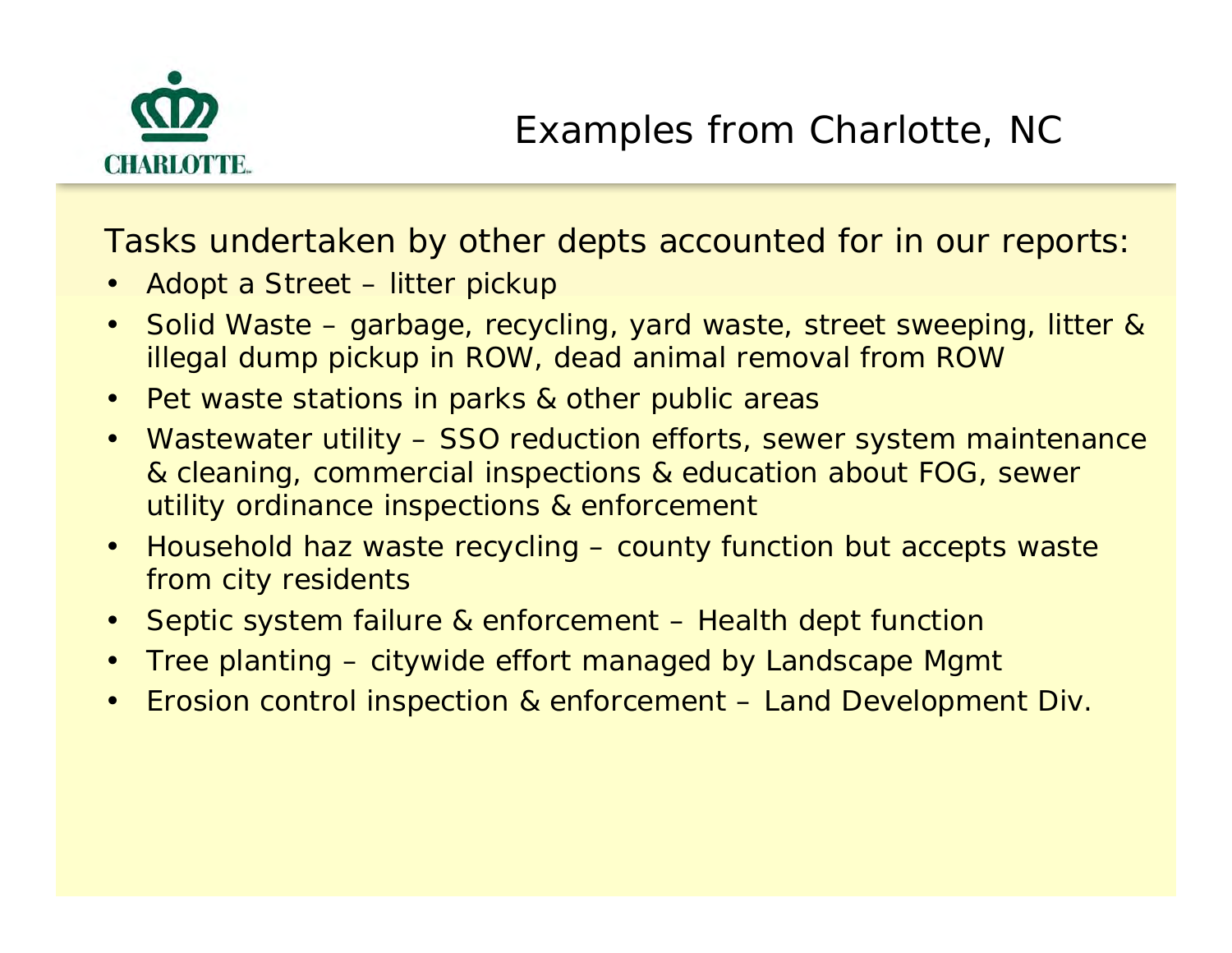

- Don't make things harder than they have to be
- Lots of resources available online. Example: https://www.epa.gov/npdes/national-menu-bestmanagement-practices-bmps-stormwater#edu
- Contact other MS4 communities most people happy to share their resources (join listservs) **Examples:** Standard operating procedures; Public education resources; Inspection forms (facilities, outfalls, SCMs, erosion control, etc.);Ordinance enforcement response templates; Municipal & commercial pollution prevention BMP sheets; SWPPPs & SPCCs; Employee training presentations, videos, documents; Activity tracking forms; etc.

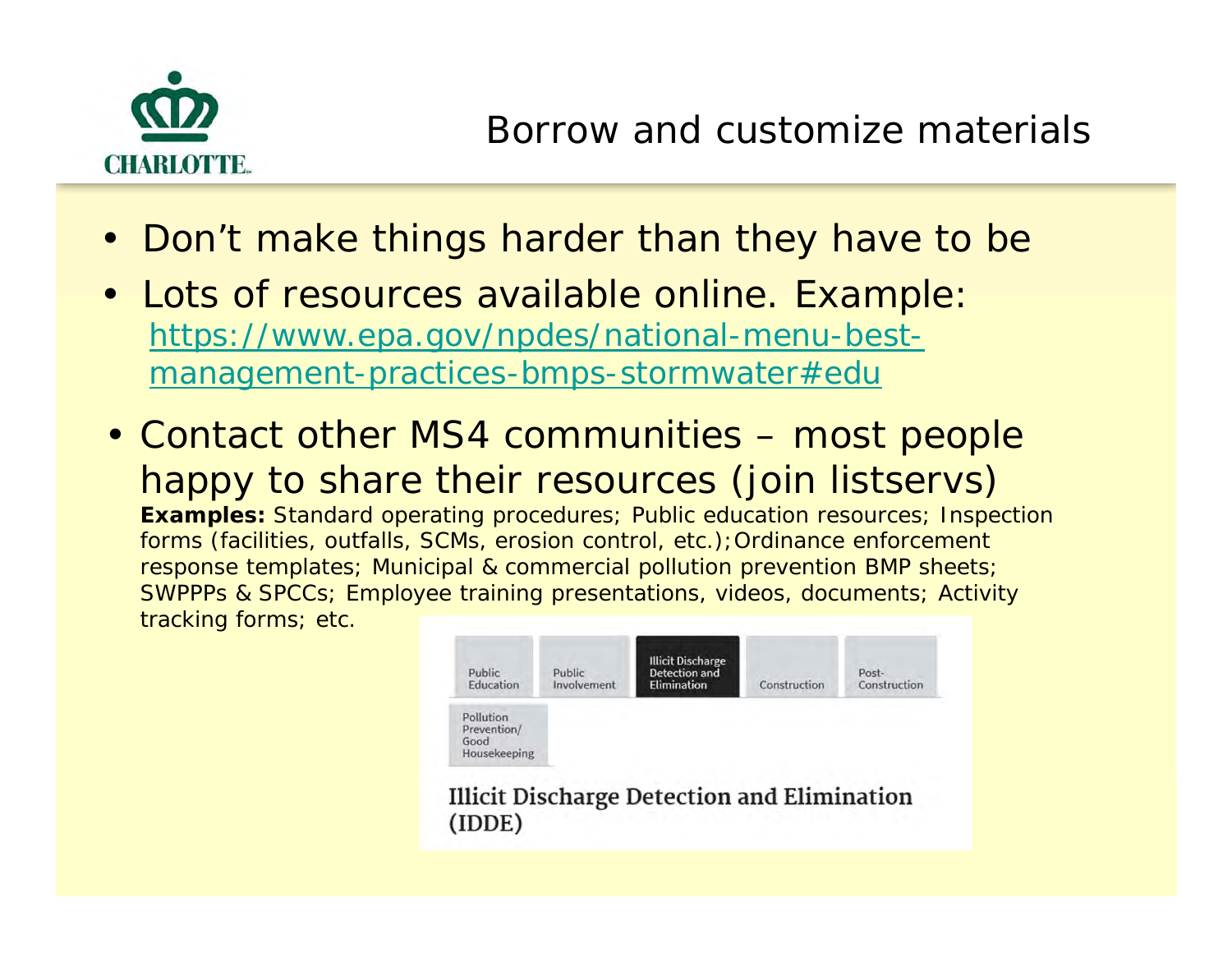

### Stormwater Partnerships & Associations

- Ever-growing list of stormwater partnerships & associations comprised of multiple municipalities (some are statewide)
- Pool resources to accomplish permit requirements, most frequently public education & outreach
- *"The Neponset Stormwater Partnership aims to reduce the cost and increase the effectiveness of municipal stormwater management programs through regional cooperation and resource sharing."*
- Some of these groups are doing amazing work, so highly recommended to look into them.
- Example: Think Blue Massachusetts statewide coalition of 10 regional stormwater groups representing 130 communities https://www.thinkbluemassachusetts.org/ms4-communities

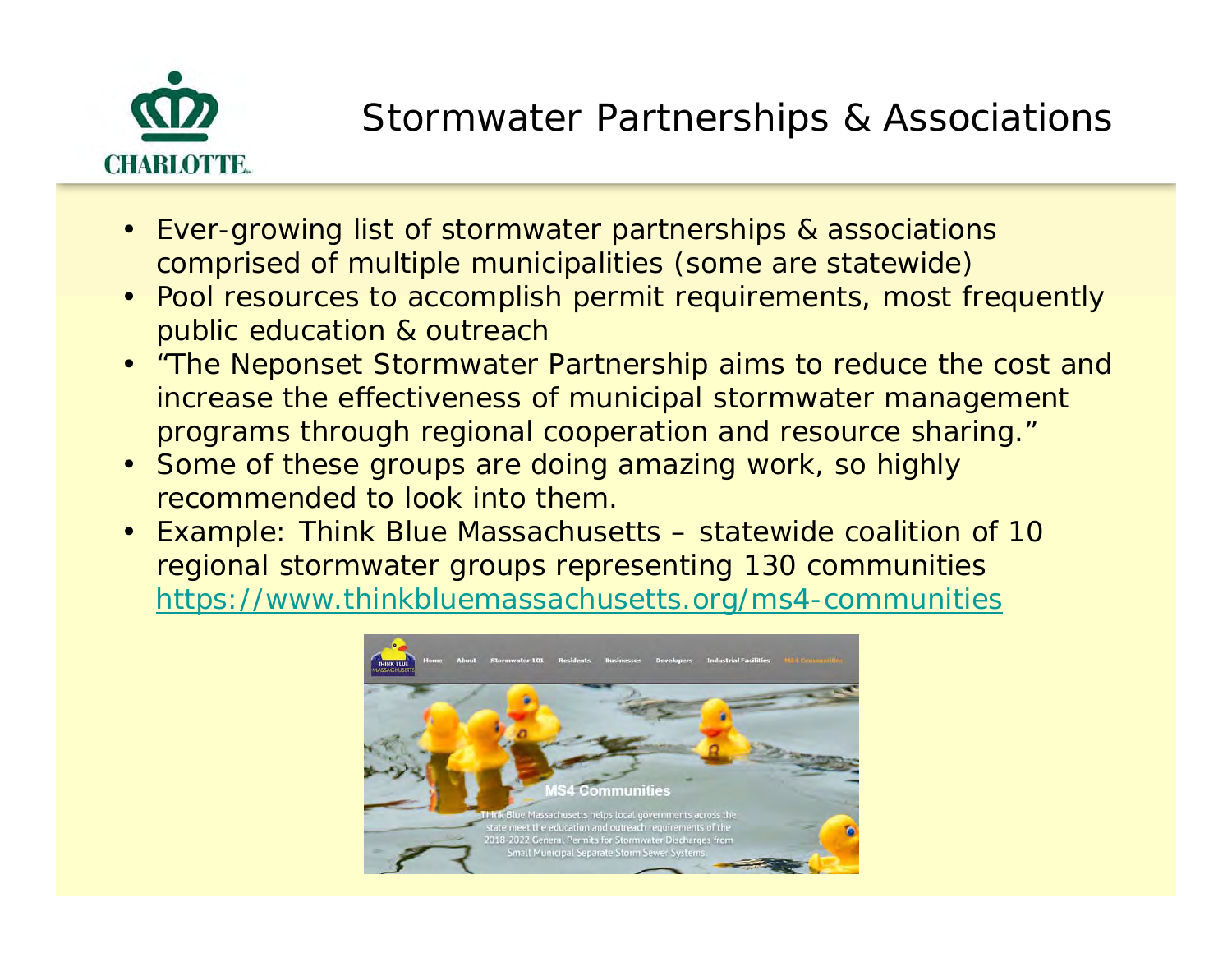

#### Stormwater Partnerships & Associations

Regional partnership that Charlotte is part of:

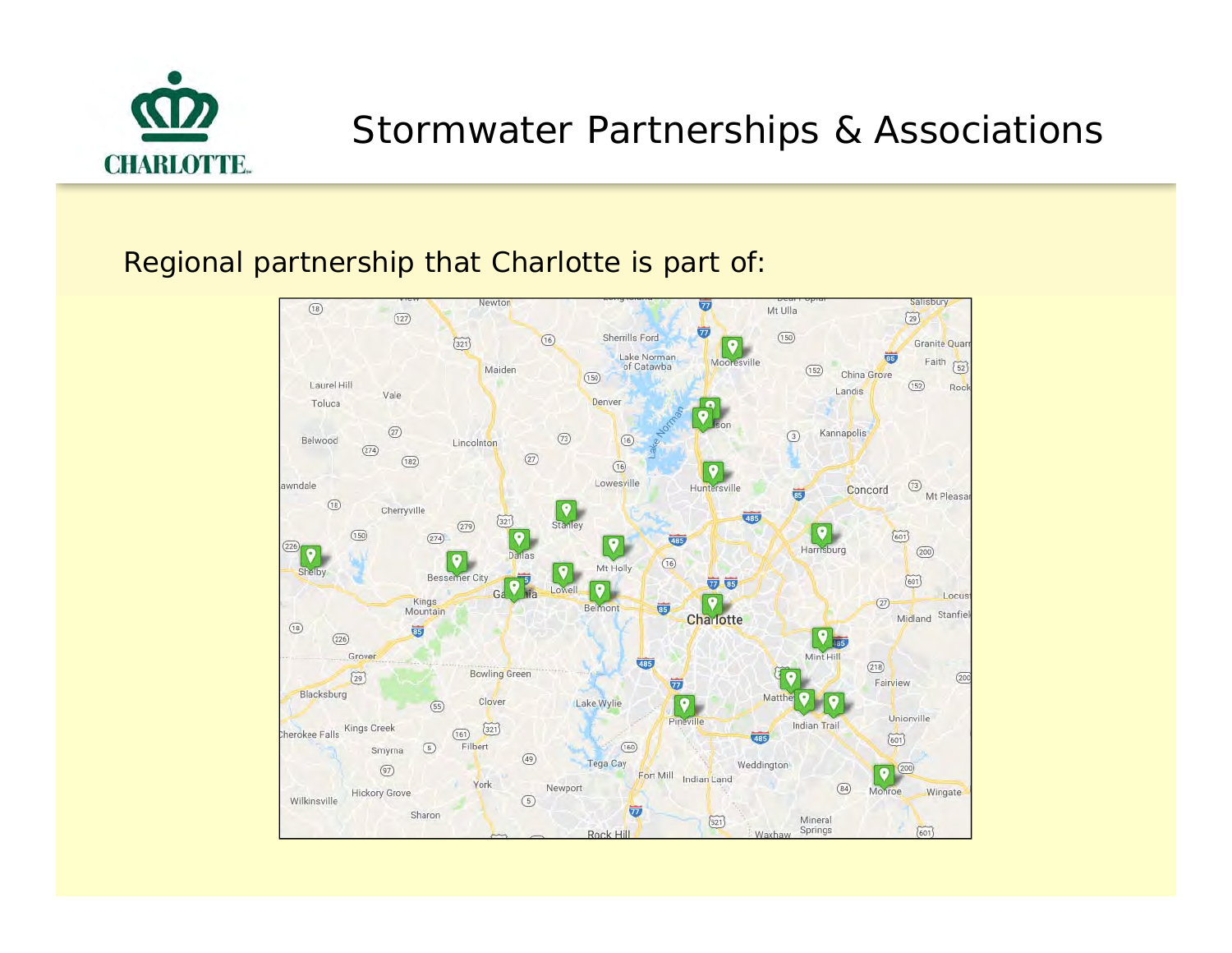

- Can be good sources to supplement your program efforts
- Fund all kinds of things including SCM projects, demo projects, watershed assessment & planning, education/training, etc.
- Many favor partnerships, underserved communities, 303(d)-listed surface waters, environmental justice, public educational value
- Can be time-consuming to apply for and implement
- There are so many! Look online; use searchable databases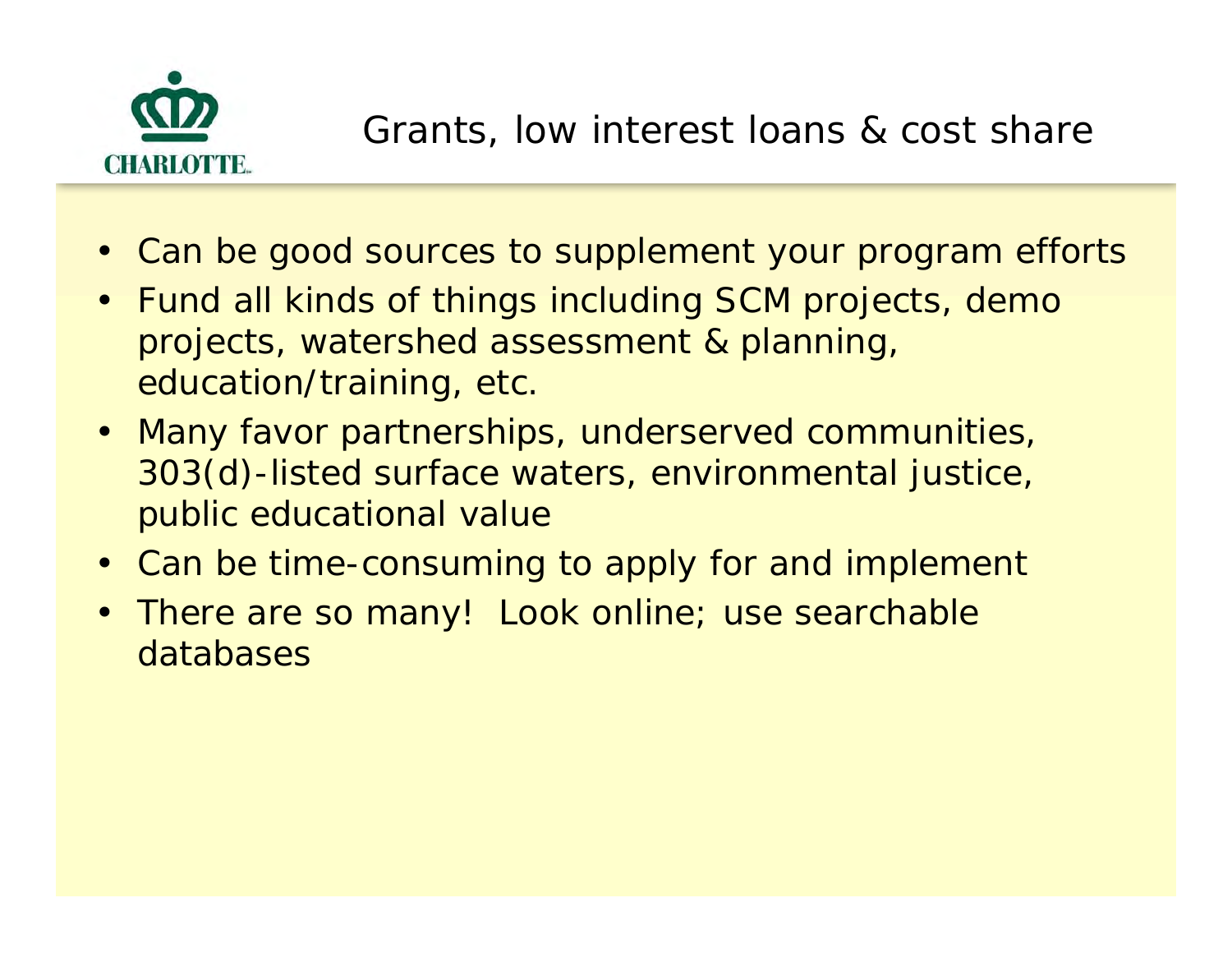

 $\bullet$ EPA/Federal govt.

> 1. Clean Water State Revolving Fund - federal & state funds pooled and distributed by all 50 states. Offer low-interest loans to public, private, or non-profit entities. Many different types of projects are eligible, including stormwater.

> 2. EPA Section 319 grants – In 2017, \$168M provided through states & tribes to address nonpoint source pollution

- $\bullet$  Other federal depts besides EPA – including Interior, Commerce, Agriculture, Health & Human Services
- •Grants.gov – free, searchable federal grant database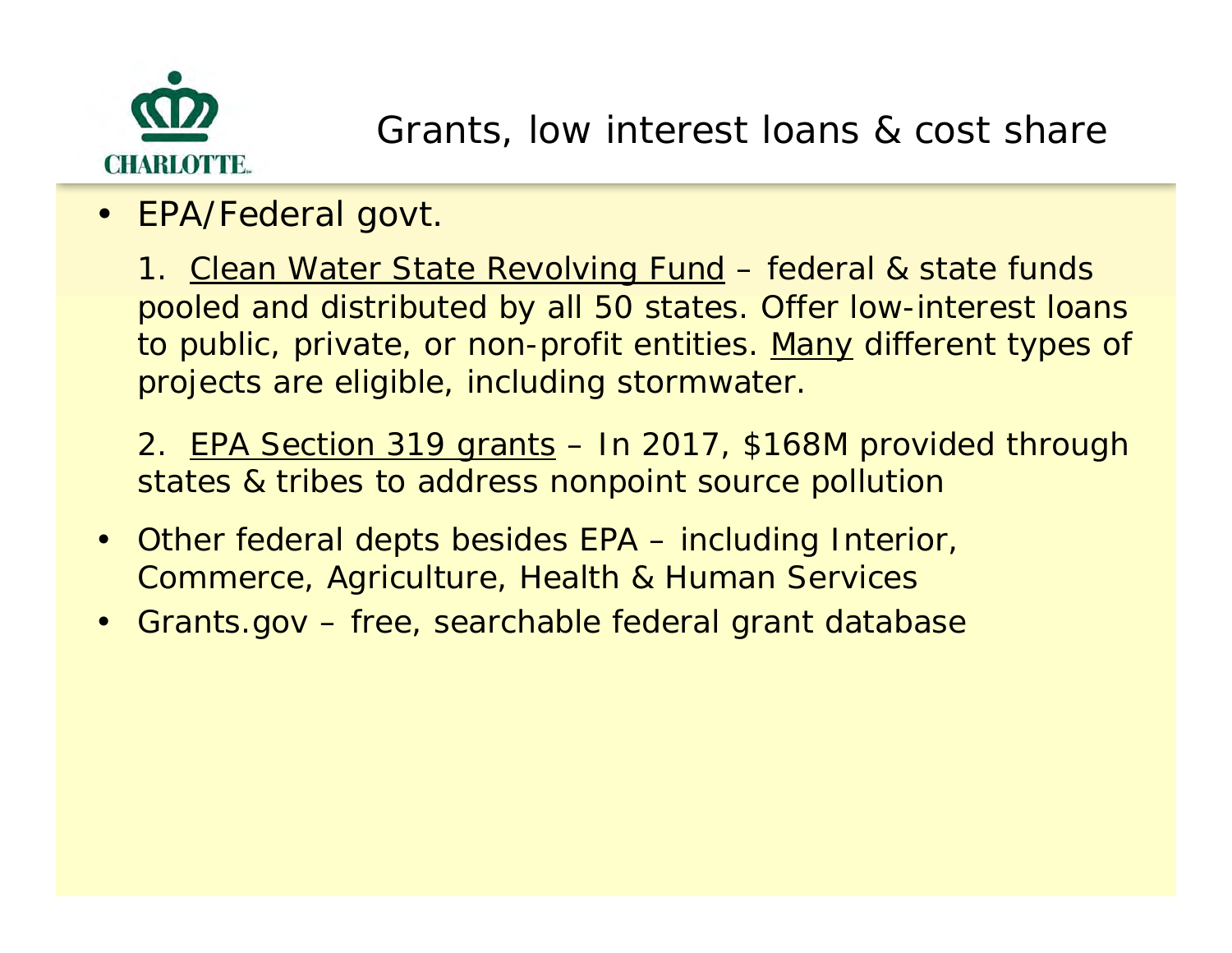

- State govt. (NC examples)
	- NC Clean Water Management Trust Fund grants to restore degraded streams and develop/improve stormwater treatment technology (among other purposes); 2018 alone funded \$21M toward projects
	- Water Resources Development Grant Program (cost share; \$1-3M annually)
- Non-governmental orgs (examples at various levels)
	- National: National Fish & Wildlife Foundation Five Star & Urban Waters Restoration Grants (>800 grants to date)
	- Many other examples at national, regional, state, & local levels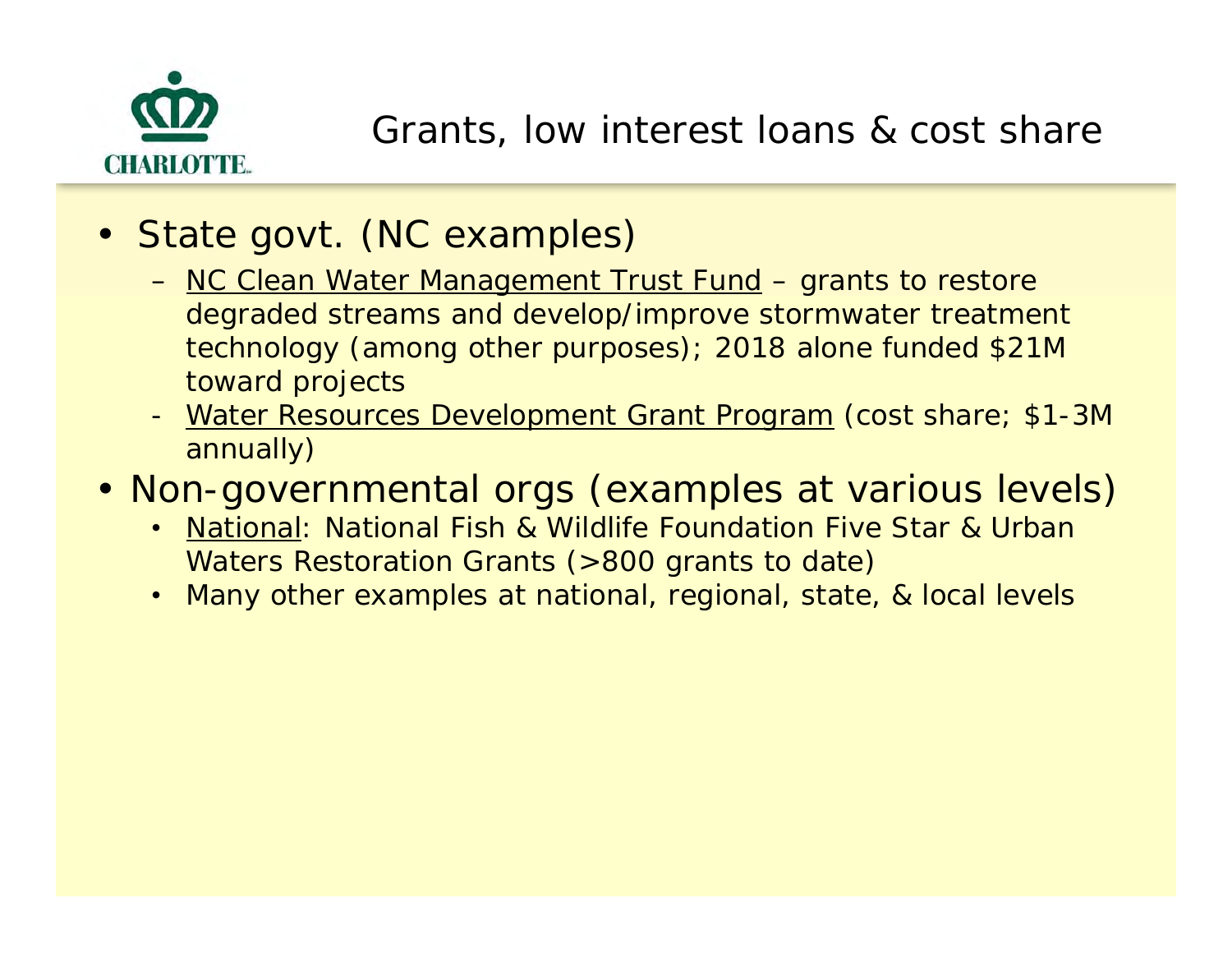

#### Grants, low interest loans & cost share

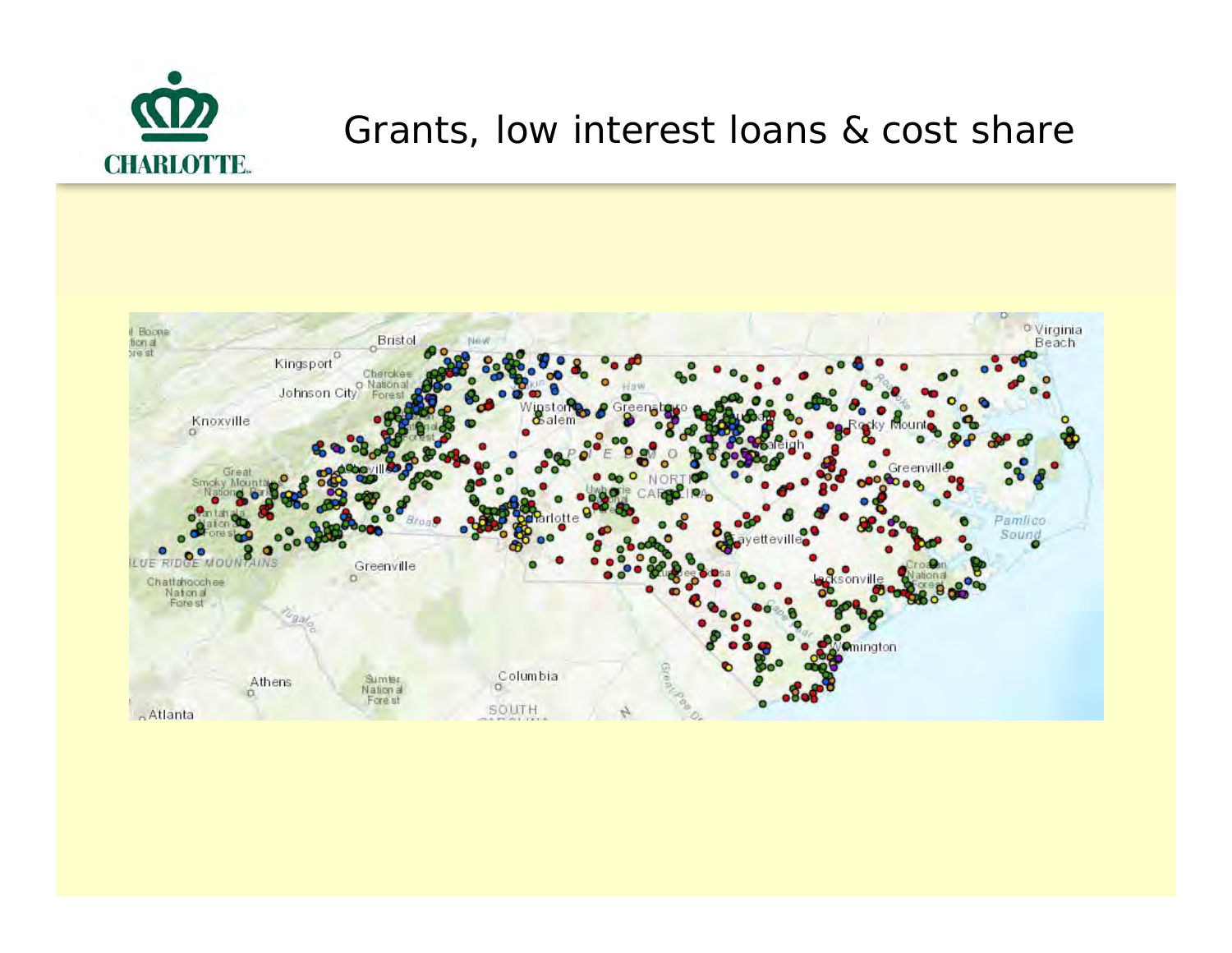

- Free webinars on StormwaterONE
- EPA free webcasts: https://www.epa.gov/npdes/npdesstormwater-webcasts (construction, IDDE, post construction, municipal housekeeping, public education & involvement, etc.)
- Forester University (many, many topics mostly for \$79)
- IECA extensive catalog of courses & certifications
- YouTube lots of videos on various stormwater subjects
- • State agencies in partnership with universities (e.g., NC DEQ partners with NC State to deliver lots of training)
- $\bullet$  Many more available for free or reduced rates if your program is a member - Center for Watershed Protection, SESWA, APWA, etc.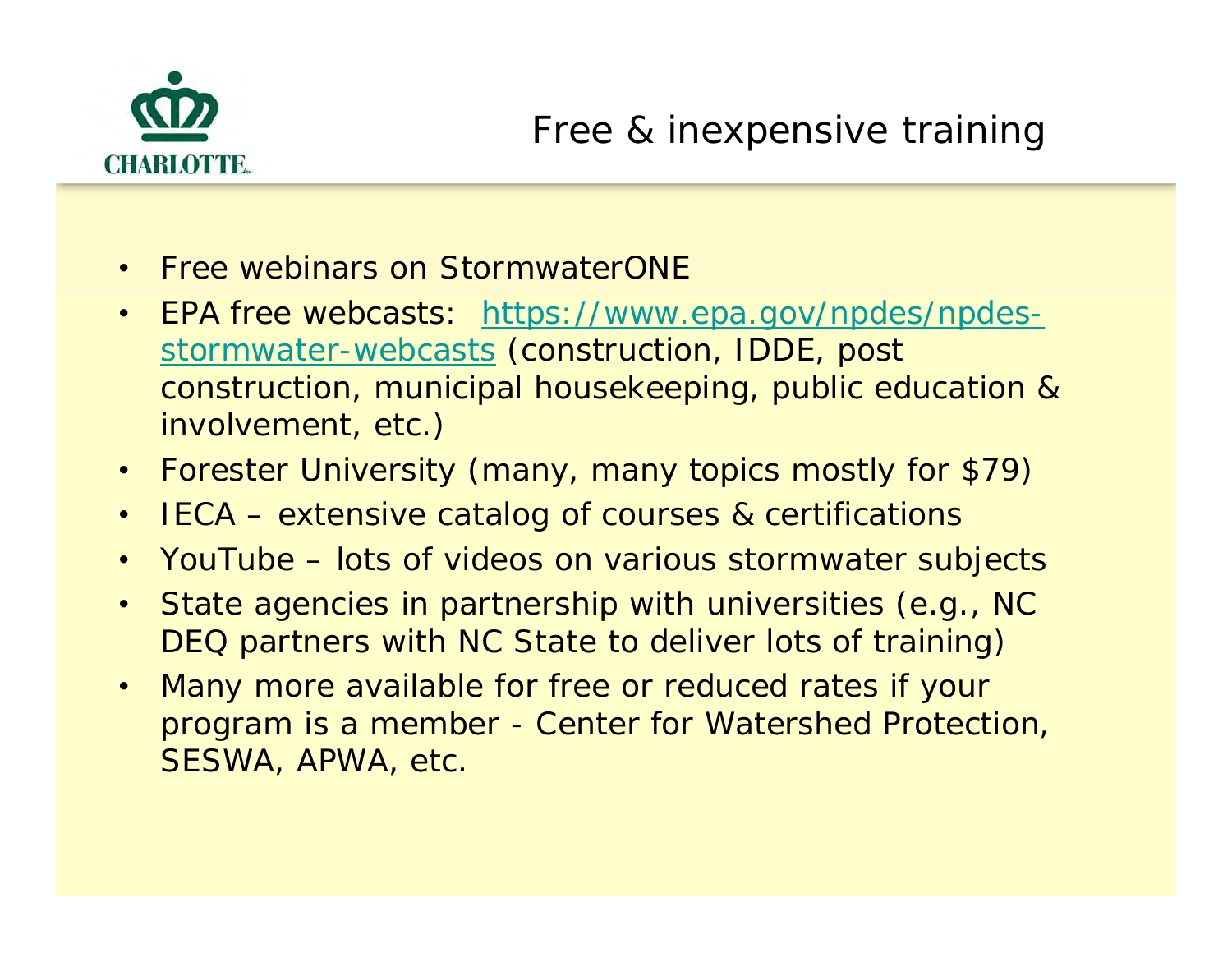

- • MS4 Permit Management software
	- A number of "off-the-shelf", yet customizable programs
	- Develop SWMP; track permit activities (public outreach, training, all inspections, citizen reports, maintenance, IDDE, etc.); produce queries & reports; analyze data; track metrics
	- GIS integration allows mapping of info
	- Upload photos, videos & documents
	- Build forms to fit your needs
	- Set up schedules and alerts for inspections & maintenance
	- Mobile, cloud-based apps allow for field entries & easy access
	- **Simplify records management, save time, great during audits**
- Some technology is pricey and time-consuming to set up and maintain
- Use programs that can make things more efficient over the long term